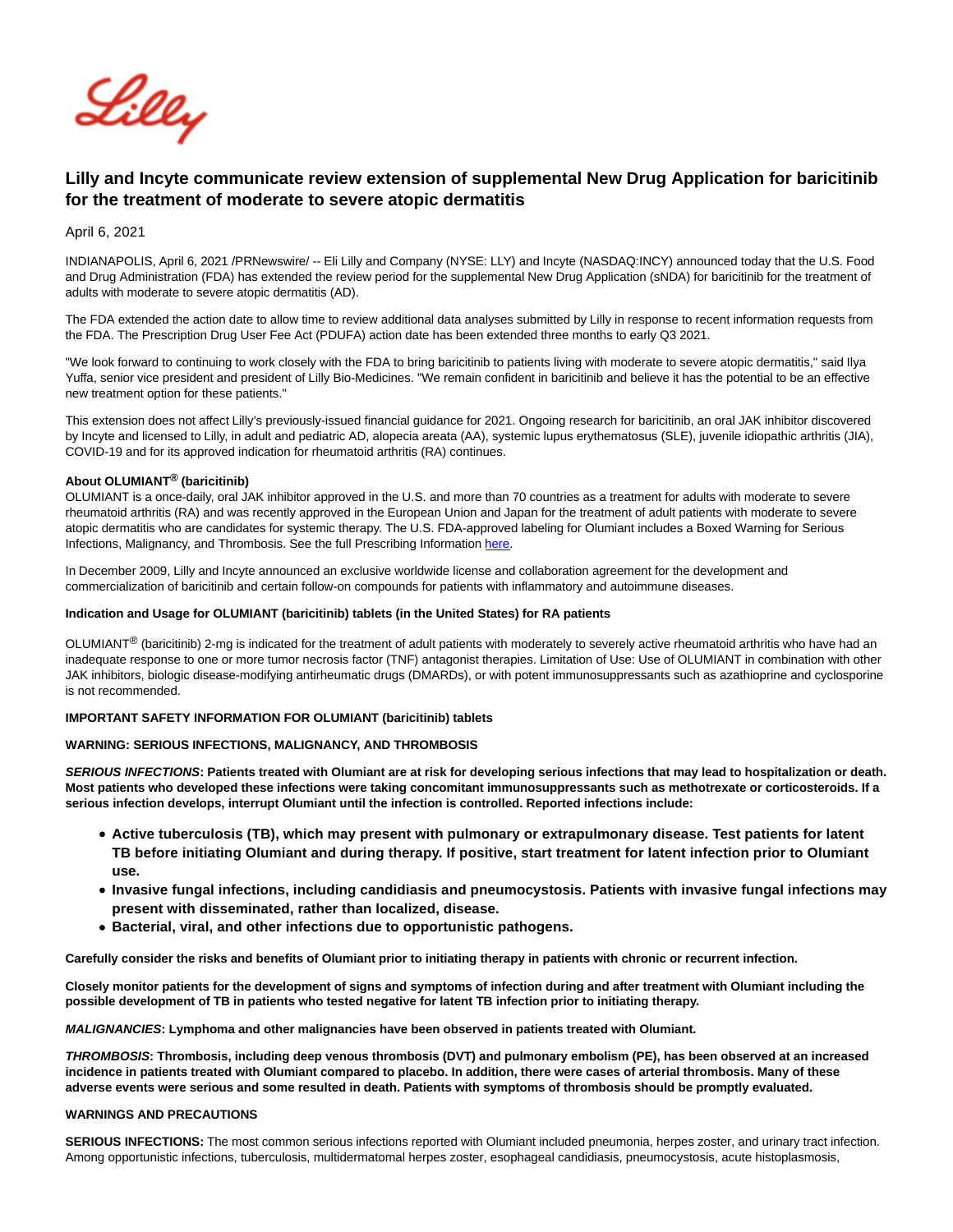cryptococcosis, cytomegalovirus, and BK virus were reported with Olumiant. Some patients have presented with disseminated rather than localized disease, and were often taking concomitant immunosuppressants such as methotrexate or corticosteroids. Avoid Olumiant in patients with an active, serious infection, including localized infections. Consider the risks and benefits of treatment prior to initiating Olumiant in patients:

- with chronic or recurrent infection
- who have been exposed to TB
- with a history of a serious or an opportunistic infection
- who have resided or traveled in areas of endemic tuberculosis or endemic mycoses; or
- with underlying conditions that may predispose them to infection.

Closely monitor patients for infections during and after Olumiant treatment. Interrupt Olumiant if a patient develops a serious infection, an opportunistic infection, or sepsis. Do not resume Olumiant until the infection is controlled.

**Tuberculosis** – Before initiating Olumiant, evaluate and test patients for latent or active infection and treat patients with latent TB with standard antimycobacterial therapy. Olumiant should not be given to patients with active TB. Consider anti-TB therapy prior to initiating Olumiant in patients with a history of latent or active TB in whom an adequate course of treatment cannot be confirmed, and for patients with a negative test for latent TB but who have risk factors for TB infection. Monitor patients for TB during Olumiant treatment.

**Viral Reactivation** – Viral reactivation, including cases of herpes virus reactivation (e.g., herpes zoster), were reported in clinical studies with Olumiant. If a patient develops herpes zoster, interrupt Olumiant treatment until the episode resolves.

The impact of Olumiant on chronic viral hepatitis reactivation is unknown. Screen for viral hepatitis in accordance with clinical guidelines before initiating Olumiant.

**MALIGNANCY AND LYMPHOPROLIFERATIVE DISORDERS:** Malignancies were observed in Olumiant clinical studies. Consider the risks and benefits of Olumiant prior to initiating therapy in patients with a known malignancy other than a successfully treated non-melanoma skin cancer (NMSC) or when considering continuing Olumiant in patients who develop a malignancy. NMSCs were reported in patients treated with Olumiant. Periodic skin examination is recommended for patients who are at increased risk for skin cancer.

**THROMBOSIS:** Thrombosis, including DVT and PE, has been observed at an increased incidence in Olumiant-treated patients compared to placebo. In addition, arterial thrombosis events in the extremities have been reported in clinical studies with Olumiant. Many of these adverse events were serious and some resulted in death. There was no clear relationship between platelet count elevations and thrombotic events. Use Olumiant with caution in patients who may be at increased risk of thrombosis. If clinical features of DVT/PE or arterial thrombosis occur, evaluate patients promptly and treat appropriately.

**GASTROINTESTINAL PERFORATIONS:** Gastrointestinal perforations have been reported in Olumiant clinical studies, although the role of JAK inhibition in these events is not known. Use Olumiant with caution in patients who may be at increased risk for gastrointestinal perforation (e.g., patients with a history of diverticulitis). Promptly evaluate patients who present with new onset abdominal symptoms for early identification of gastrointestinal perforation.

# **LABORATORY ABNORMALITIES:**

**Neutropenia** – Olumiant treatment was associated with an increased incidence of neutropenia (absolute neutrophil count [ANC] <1000 cells/mm3) compared to placebo. Avoid initiation or interrupt Olumiant treatment in patients with an ANC <1000 cells/mm<sup>3</sup>. Evaluate at baseline and thereafter according to routine patient management.

**Lymphopenia** – Absolute lymphocyte count (ALC) <500 cells/mm3 were reported in Olumiant clinical trials. Lymphocyte counts less than the lower limit of normal were associated with infection in patients treated with Olumiant, but not placebo. Avoid initiation or interrupt Olumiant treatment in patients with an ALC <500 cells/mm<sup>3</sup>. Evaluate at baseline and thereafter according to routine patient management.

**Anemia** – Decreases in hemoglobin levels to <8 g/dL were reported in Olumiant clinical trials. Avoid initiation or interrupt Olumiant treatment in patients with hemoglobin <8 g/dL. Evaluate at baseline and thereafter according to routine patient management.

**Liver Enzyme Elevations** – Olumiant treatment was associated with increased incidence of liver enzyme elevation compared to placebo. Increases of ALT ≥5x upper limit of normal (ULN) and increases of AST ≥10x ULN were observed in patients in Olumiant clinical trials.

Evaluate at baseline and thereafter according to routine patient management. Promptly investigate the cause of liver enzyme elevation to identify potential cases of drug-induced liver injury. If increases in ALT or AST are observed and drug-induced liver injury is suspected, interrupt Olumiant until this diagnosis is excluded.

**Lipid Elevations** – Treatment with Olumiant was associated with increases in lipid parameters, including total cholesterol, low-density lipoprotein cholesterol, and high-density lipoprotein cholesterol. Assess lipid parameters approximately 12 weeks following Olumiant initiation. Manage patients according to clinical guidelines for the management of hyperlipidemia.

**VACCINATIONS**: Avoid use of live vaccines with Olumiant. Update immunizations in agreement with current immunization guidelines prior to initiating Olumiant therapy.

**HYPERSENSITIVITY**: Reactions such as angioedema, urticaria, and rash that may reflect drug sensitivity have been observed in patients receiving Olumiant, including serious reactions. If a serious hypersensitivity reaction occurs, promptly discontinue Olumiant while evaluating the potential causes of the reaction.

#### **ADVERSE REACTIONS**

Adverse reactions (occurring in ≥1% of Olumiant-treated patients in placebo-controlled trials) include: upper respiratory tract infections, headache, abdominal pain, nausea, herpes simplex, urinary tract infection, acne, and herpes zoster.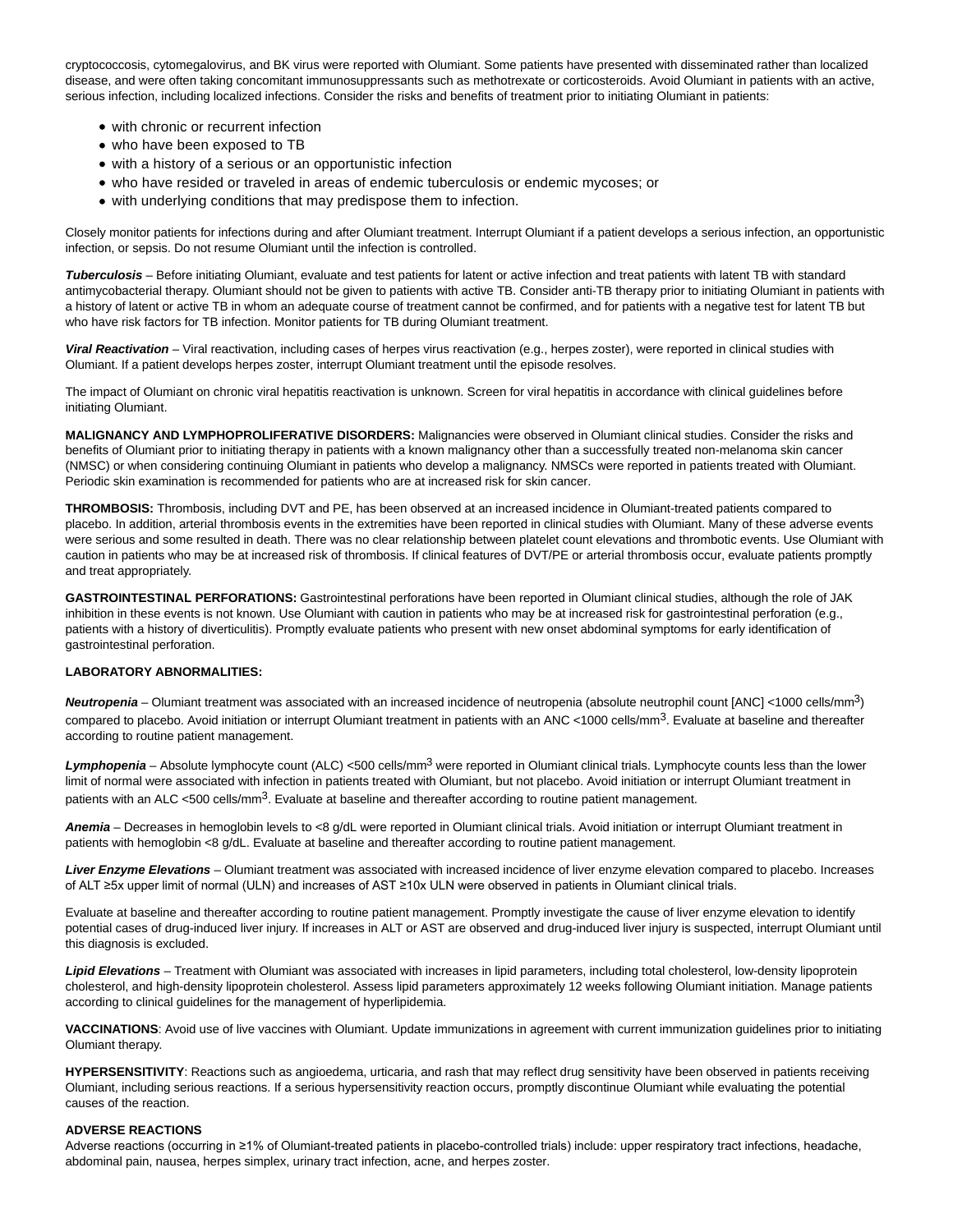#### **USE IN SPECIFIC POPULATIONS**

**PREGNANCY AND LACTATION:** No information is available to support the use of Olumiant in pregnancy or lactation. Advise women not to breastfeed during treatment with Olumiant.

**HEPATIC AND RENAL IMPAIRMENT:** Olumiant is not recommended in patients with severe hepatic impairment or in patients with severe renal impairment.

**Please click to access ful[l Prescribing Information,](https://c212.net/c/link/?t=0&l=en&o=3120279-1&h=1359546489&u=http%3A%2F%2Fuspl.lilly.com%2Folumiant%2Folumiant.html%3Fs%3Dpi&a=Prescribing+Information) including Boxed Warning about Serious infections, Malignancies, and Thrombosis, and [Medication Guide.](https://c212.net/c/link/?t=0&l=en&o=3120279-1&h=1173285264&u=http%3A%2F%2Fuspl.lilly.com%2Folumiant%2Folumiant.html%3Fs%3Dmg&a=Medication+Guide)**

# **BA HCP ISI 09JUL2020**

# **About Lilly in Dermatology**

By following the science through unchartered territory, we continue Lilly's legacy of delivering innovative medicines that address unmet needs and have significant impacts on people's lives around the world. Skin-related diseases are more than skin deep. We understand the devastating impact this can have on people's lives. At Lilly, we are relentlessly pursuing a robust dermatology pipeline to provide innovative, patient-centered solutions so patients with skin-related diseases can aspire to live life without limitations.

#### **About Eli Lilly and Company**

Lilly is a global health care leader that unites caring with discovery to create medicines that make life better for people around the world. We were founded more than a century ago by a man committed to creating high-quality medicines that meet real needs, and today we remain true to that mission in all our work. Across the globe, Lilly employees work to discover and bring life-changing medicines to those who need them, improve the understanding and management of disease, and give back to communities through philanthropy and volunteerism. To learn more about Lilly, please visit us at [lilly.com a](https://c212.net/c/link/?t=0&l=en&o=3120279-1&h=869392546&u=https%3A%2F%2Fc212.net%2Fc%2Flink%2F%3Ft%3D0%26l%3Den%26o%3D2966629-1%26h%3D1536043280%26u%3Dhttps%253A%252F%252Fc212.net%252Fc%252Flink%252F%253Ft%253D0%2526l%253Den%2526o%253D2603208-1%2526h%253D2115832948%2526u%253Dhttp%25253A%25252F%25252Fwww.lilly.com%25252F%2526a%253Dlilly.com%26a%3Dlilly.com&a=lilly.com)n[d lilly.com/newsroom.](https://c212.net/c/link/?t=0&l=en&o=3120279-1&h=1500735451&u=https%3A%2F%2Fc212.net%2Fc%2Flink%2F%3Ft%3D0%26l%3Den%26o%3D2966629-1%26h%3D1683500308%26u%3Dhttps%253A%252F%252Fc212.net%252Fc%252Flink%252F%253Ft%253D0%2526l%253Den%2526o%253D2603208-1%2526h%253D4096488799%2526u%253Dhttp%25253A%25252F%25252Fwww.lilly.com%25252Fnewsroom%2526a%253Dlilly.com%25252Fnewsroom%26a%3Dlilly.com%252Fnewsroom&a=lilly.com%2Fnewsroom)

#### **About Incyte**

Incyte is a Wilmington, Delaware-based, global biopharmaceutical company focused on finding solutions for serious unmet medical needs through the discovery, development and commercialization of proprietary therapeutics. For additional information on Incyte, please visi[t Incyte.com a](https://c212.net/c/link/?t=0&l=en&o=3120279-1&h=663246861&u=https%3A%2F%2Fc212.net%2Fc%2Flink%2F%3Ft%3D0%26l%3Den%26o%3D2966629-1%26h%3D373674565%26u%3Dhttp%253A%252F%252Fwww.incyte.com%252F%26a%3DIncyte.com&a=Incyte.com)nd follow [@Incyte.](https://c212.net/c/link/?t=0&l=en&o=3120279-1&h=1374417724&u=https%3A%2F%2Fc212.net%2Fc%2Flink%2F%3Ft%3D0%26l%3Den%26o%3D2966629-1%26h%3D1583581422%26u%3Dhttps%253A%252F%252Ftwitter.com%252FIncyte%26a%3D%2540Incyte&a=%40Incyte) P-LLY

OLUMIANT<sup>®</sup> is a registered trademark owned or licensed by Eli Lilly and Company, its subsidiaries, or affiliates,

#### **Lilly Cautionary Statement Regarding Forward-Looking Statements**

This press release contains forward-looking statements (as that term is defined in the Private Securities Litigation Reform Act of 1995) about OLUMIANT (baricitinib) as a treatment for patients with rheumatoid arthritis and a possible treatment for patients with atopic dermatitis and other conditions and reflects Lilly's and Incyte's current beliefs and expectations. However, as with any pharmaceutical product, there are substantial risks and uncertainties in the process of research, development, and commercialization. Among other things, there can be no guarantee that planned or ongoing studies will be completed as planned, that future study results will be consistent with the results to date, and that OLUMIANT will receive additional regulatory approvals, or be commercially successful. For further discussion of these and other risks and uncertainties, see Lilly's and Incyte's most recent respective Form 10-K and Form 10-Q filings with the United States Securities and Exchange Commission. Except as required by law, Lilly and Incyte undertake no duty to update forward-looking statements to reflect events after the date of this release.